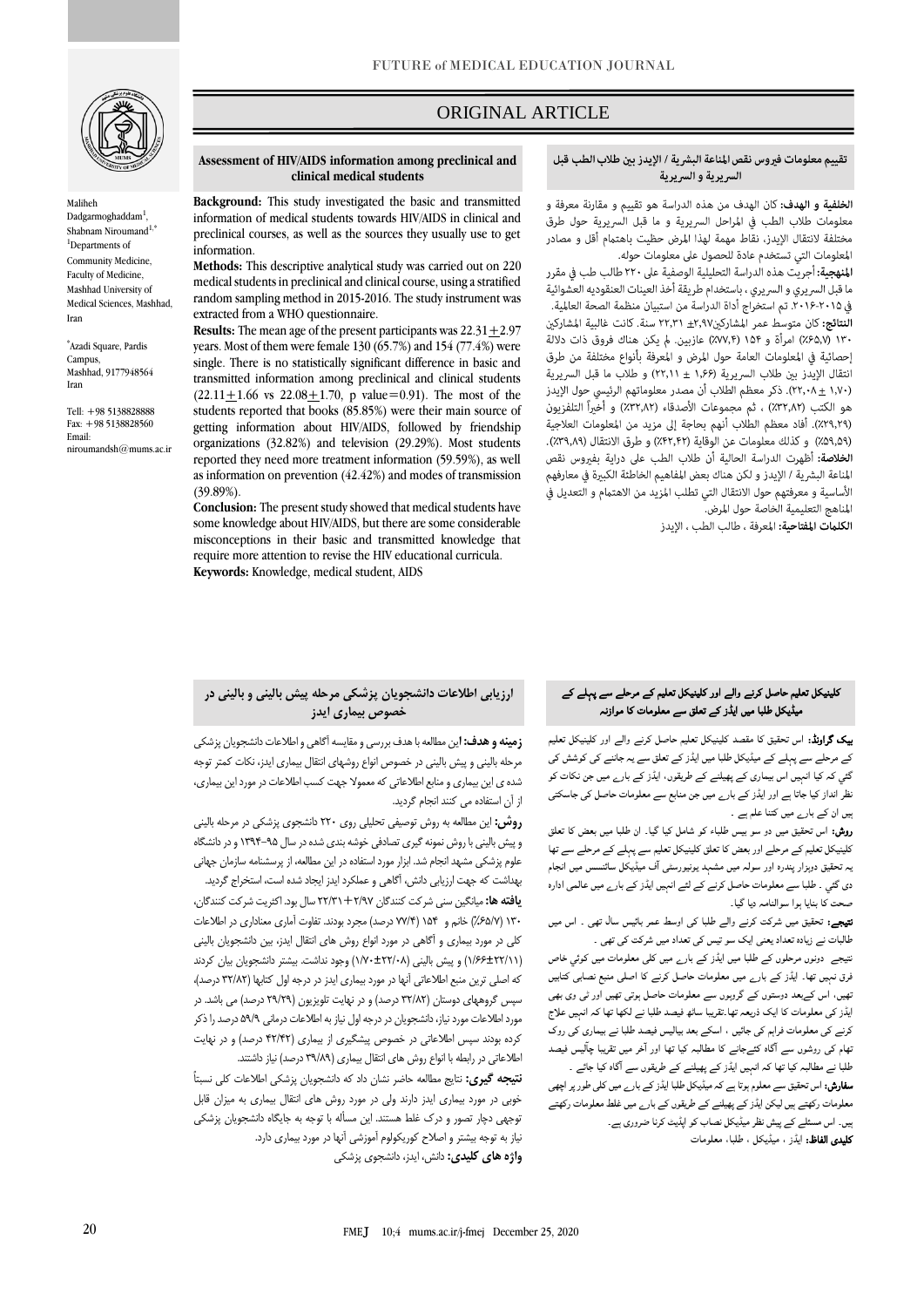### **INTRODUCTION**

By the end of 2015, UNAIDS reported that 0.1% of general population aged 15-49 years was living with HIV-AIDS and 4000 deaths were related to this disease in Iran (1). According to World Health Organization (WHO) estimation, almost half of new HIV cases are in 15-24 age groups, so the youth are at the core of educational and preventing programs (2, 3). Due to effective antiretroviral therapy and increased number of HIV/AIDS patients, more physicians from all branches of medicine will encounter these patients. This means all physicians should have sufficient and correct information and proficiency about routs of transmission to manage the patients regardless of their fear, stigma, and misconception.

Among this medical students, because of their future role as health care practitioners and also their special age group, are in critical situation. Medical students must be aware of the different aspects of disease like proper prevention methods such as post exposure prophylaxis, hospital safety protocols, and effective counselling method for HIV/AIDS patients. They should achieve disease information from different sources and also different views (patient view, health system view, medical view and community view) to become familiar with community knowledge and belief, so that they can deal with this developing epidemic. A study conducted in Malaysia showed insufficient knowledge in 80% of medical students (4). There are few studies on this important issue in Iran, most of them were community based survey (5, 6) and some studies involve undergraduate students (7), dental students, (8) and nurses (9).

The aims of this study were to assess the medical students' information about HIV/AIDS and the essential information which they want to know about this disease, also to determine the source of information they use to acquire knowledge about AIDS. The results of the study can act as a guide for medical students' educational curriculum in order to find effective strategies for community based interventions.

#### **METHODS**

This descriptive analytical study was carried out using a stratified random sampling method on medical students studied in different course of medical education in 2015- 2016.

The sample size of  $22 \cdot$  was obtained according to the following assumption: a 5% margin of error, 95% confidence interval and an expected knowledge level of 84% according to the similar study was done on pharmacy students (10). Every student in each course (as a strata) had the same probability of being sampled:

*Group (1)*: 100 medical students in basic science course and in physiopathology course (preclinical group)

*Group (2)*: 100 medical students in externship and internship courses (clinical group)

All medical students who studied in Mashhad University of medical sciences and desired to fill the questionnaire enrolled the study. Exclusion criteria included unwillingness to participate in the study and also those who filled out the questionnaire incompletely. The study instrument was extracted from a WHO questionnaire developed to assess HIV/AIDS related knowledge, attitudes, and practice. (11- 13) Questions about sociodemographic characteristics included age, gender, marital status (married, single, widowed, and divorced), incomes, and lodging status (Student dormitory, living with parents). Also, the individuals' source of information on HIV/AIDS and also their informational needs about the different aspects of the disease were added to the first part of the questionnaire. The instrument was validated in pervious study and the Cronbach's Alfa was 0.81 (6).

The same researcher distributed the questionnaires in two study groups. The purpose and method of the study were described to participants and all those agreeing to take part in the study were provided by a written consent. All questionnaires were anonymous and respondents were completely voluntary to take part in the study. The study was approved by the Mashhad university medical faculty ethics committee (IR.MUMS.fm.REC.1394.561).

Categorical variables were reported as number and percent among participants and the quantitative variable were the mean  $\pm$  and standard deviation (SD). In order to compare quantitative variables, STUDENT T,test or Man-Witney U test was used according to the results of normality test. Pearson's Chi-square was used to evaluate categorical variables between groups. A P-value of less than 0.05 was considered significant. Data analysis was performed using SPSS (version 11.5; SPSS, Inc., Chicago, IL, USA).

### **RESULTS**

A total of 198 complete questionnaires were obtained. This is very a good response rate (90%) in questionnaire based study. The mean age of the participants was  $22.31 + 2.97$ years and ranged from 16 to 45 years. Most of them were female 130 (65.7%) and 154 (77.4%) were single. Most of the students were living in student dormitory 116 (58.9%). A summary of participants' characteristics is presented in Table 1.

HIV/AIDS basic and transmitted information of medical students in two study groups were presented in table 2 (The correct answers were shown as  $N$  (%)). There is no statistically significant difference in mean and SD (standard deviation) of information between preclinical and clinical students  $(22.11 + 1.66$  vs  $22.08 + 1.70$ , p value $=0.91$ ).

HIV/AIDS basic and transmitted information of medical students in two study groups were presented in table 2 (The correct answers were shown as  $N$  (%)). There is no statistically significant difference in mean and SD (standard deviation) of information between preclinical and clinical students  $(22.11 + 1.66$  vs  $22.08 + 1.70$ , p value $=0.91$ ).

Details about information needs in two groups of medical trainees were shown in table 4. Most students reported they need more information on treatment 118 (59.59%), as well as information on prevention 84 (42.42%), and modes of transmission 79 (39.89%).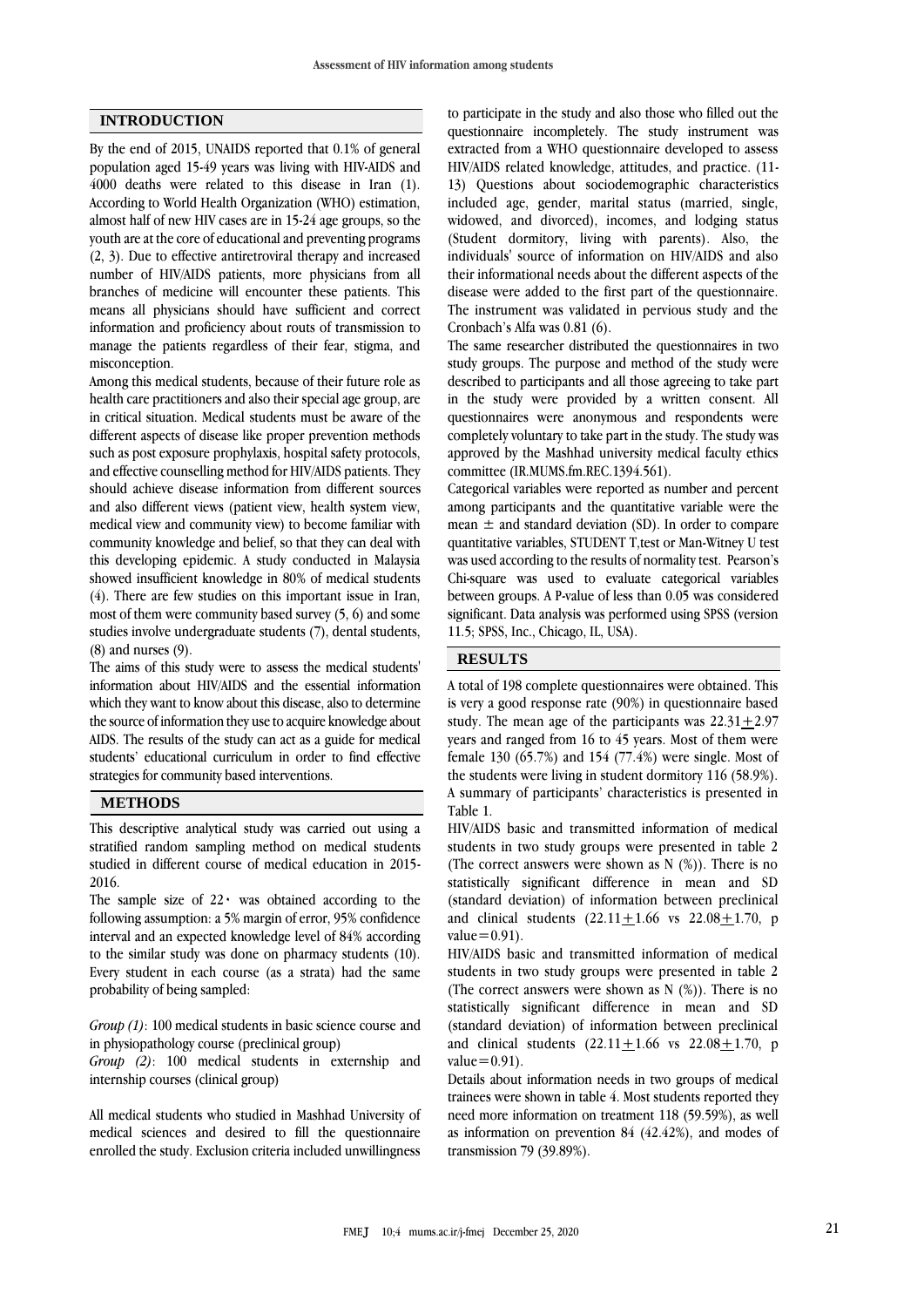|                       | Table 1. Demographic characteristics of preclinical and clinical students |                                    |                                 |                 |
|-----------------------|---------------------------------------------------------------------------|------------------------------------|---------------------------------|-----------------|
| <b>Variables</b>      |                                                                           | <b>Preclinical students</b><br>N(% | <b>Clinical students</b><br>N(% | Whole N $(\% )$ |
| Age mean $(SD)$       |                                                                           | 20.24 (1.89)                       | 24(1.36)                        | 22.31 (2.97)    |
| Gender                | Male                                                                      | 31(33)                             | 36(35.6)                        | 68 (34.3)       |
|                       | Female                                                                    | 63(67)                             | 65(64.4)                        | 130(65.7)       |
|                       | Single                                                                    | 83 (87.4)                          | 71 (69.6)                       | 154 (77.4)      |
| <b>Marital Status</b> | Married                                                                   | 11(11.6)                           | 29(28.4)                        | 40(21.1)        |
|                       | Divorced/widowed/separated                                                | 1(1.1)                             | 2(2)                            | 3(1.5)          |
| Lodging status        | Student dormitory                                                         | 42(44.2)                           | 74 (73.3)                       | 116 (58.9)      |
|                       | Living with parents                                                       | 46(48.4)                           | 16(15.8)                        | 63 (32)         |
|                       | Others                                                                    | 7(7.4)                             | 11(10.9)                        | 18(9.2)         |

| Table 2. Participants basic and transmitted information about HIV/AIDS                                                     |                                        |                                     |                       |         |
|----------------------------------------------------------------------------------------------------------------------------|----------------------------------------|-------------------------------------|-----------------------|---------|
|                                                                                                                            | <b>Preclinical</b><br>students<br>N(%) | <b>Clinical</b><br>students<br>N(%) | <b>Total N</b><br>(%) | P value |
| Q1: AIDS is a viral and infectious disease $(n=198)$                                                                       | 91 (95.8)                              | 103(100)                            | 194 (97.97)           | 0.05    |
| Q2: AIDS is curable $(n=193)$                                                                                              | 65(71.4)                               | 75(73.5)                            | 140 (72.53)           | 0.03    |
| $Q3$ : AIDS is a simple disease like the common cold (n=198)                                                               | 92 (96.8)                              | 95(92.2)                            | 187 (94.44)           | 0.35    |
| Q4: Immunity is reduced in an HIV positive Individual (198)                                                                | 92 (96.8)                              | 101(98.1)                           | 193 (97.47)           | 0.47    |
| $O5$ : AIDS has a vaccine (n=197)                                                                                          | 76 (80.9)                              | 95 (92.2)                           | 171 (86.8)            | 0.05    |
| Q6: A person infected with HIV is usually diagnosed with symptoms of the disease<br>$(n=197)$                              | 86 (91.5)                              | 95 (92.2)                           | 181 (91.87)           | 0.86    |
| Q7: Diagnosis is by blood exam $(n=198)$                                                                                   | 88 (93.6)                              | 93 (90.3)                           | 181 (91.41)           | 0.40    |
| $Q8$ : AIDS can be transmitted from the pool or Toilet (n=198)                                                             | 85 (89.5)                              | 91 (88.3)                           | 176 (88.88)           | 0.70    |
| Q9: Touching an infected person, such as hugging, holding and shaking hands can<br>transmit AIDS $(n=198)$                 | 94 (98.9)                              | 99 (96.1)                           | 193 (97.47)           | 0.13    |
| Q10: Sharing the food utensils of an infected person can transmit AIDS $(n=197)$                                           | 88 (93.6)                              | 97 (94.2)                           | 185 (93.90)           | 0.45    |
| $Q11$ : Exposure to an infected person who coughs or spits can transmit AIDS ( $n=198$ )                                   | 90 (94.7)                              | 101(98.1)                           | 191 (96.46)           | 0.32    |
| Q12: Sharing an injection needle or surgical instrument previously used by an<br>infected person can transmit AIDS (n=198) | 93 (97.9)                              | 102 (99)                            | 195 (98.48)           | 0.47    |
| Q13: Donating the blood, organs, or tissue of an infected person to others can<br>transmit AIDS $(n=197)$                  | 92 (97.9)                              | 102(99)                             | 194 (98.47)           | 0.46    |
| $Q14$ : HIV Positive mother can infect her child in the prenatal period (n=197)                                            | 87 (91.6)                              | 94 (92.2)                           | 181 (91.87)           | 0.47    |
| $Q15$ : AIDS can be transmitted through sexual intercourse (n=198)                                                         | 93 (97.9)                              | 101(98.1)                           | 194 (97.97)           | 0.65    |

| Table 3. Participant's sources of information |                                    |                                  |                              |
|-----------------------------------------------|------------------------------------|----------------------------------|------------------------------|
|                                               | <b>Preclinical students</b><br>N(% | <b>Clinical students</b><br>N(%) | <b>Overall number</b><br>N(% |
| Family                                        | 19(20)                             | 11(10.67)                        | 30(15.15)                    |
| Friends                                       | 28 (29.47)                         | 19 (18.44)                       | 47 (23.73)                   |
| Radio                                         | 4(4.21)                            | 2(1.94)                          | 6(3.03)                      |
| Television                                    | 31(32.63)                          | 27(26.21)                        | 58 (29.29)                   |
| Newspapers                                    | 22(23.15)                          | 25(24.27)                        | 47 (23.73)                   |
| <b>Books</b>                                  | 77 (81.05)                         | 93 (90.29)                       | 170 (85.85)                  |
| friendship organization                       | 45 (47.36)                         | 20(4.96)                         | 65 (32.82)                   |

 $\mathsf{r}$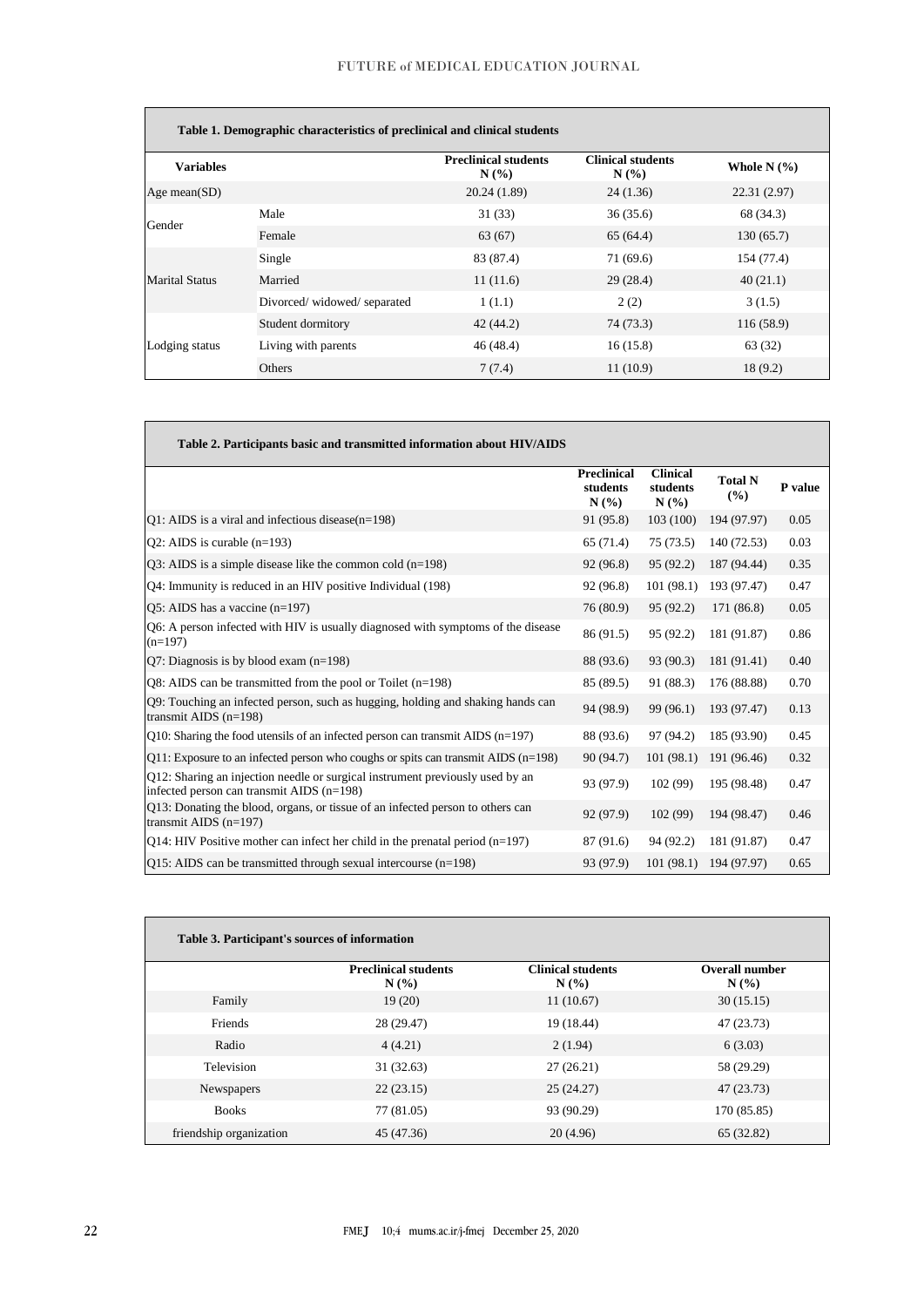| Table 4. Information needs in clinical and preclinical students |                                    |                                     |                              |  |  |
|-----------------------------------------------------------------|------------------------------------|-------------------------------------|------------------------------|--|--|
|                                                                 | <b>Preclinical students</b><br>N(% | <b>Clinical students</b><br>$N(\%)$ | <b>Overall number</b><br>N(% |  |  |
| General information                                             | 27 (28.42)                         | 30(29.12)                           | 57(28.78)                    |  |  |
| Prevention                                                      | 43 (45.26)                         | 41 (39.80)                          | 84 (42.42)                   |  |  |
| Transmission                                                    | 35 (36.84)                         | 44 (42.71)                          | 79 (39.89)                   |  |  |
| Treatment                                                       | 51 (53.68)                         | 67(65.04)                           | 118 (59.59)                  |  |  |
| <b>Others</b>                                                   | 13 (13.68)                         | 26(25.24)                           | 39 (19.69)                   |  |  |

### **DISCUSSION**

The results of the study showed that most of the students were informed about the nature of the disease and the various ways of transmission and contamination of HIV infection. Over 95% of the preclinical students and 100% of clinical students had knowledge about the pathogenicity mechanism of the disease and they knew that the immune system has been targeted by HIV virus. The results of another study carried out on final year medical students in Vietnam had demonstrated that only 41% of students knew the TCD4 lymphocytes are the main target cells in HIV infection (14). Almost all of the students except a few, knew that the virus can be transmitted through sexual contact or infected surgical and dental instruments. Although in most of the questions, the students selected the correct answers but in some aspects they had specific deficiency. Generally, knowledge regarding transmission and contamination of HIV infection was not acceptable for medical students. This finding that 12% of our sample was concerned about the contamination of public places like pools or toilets indicates that medical students do not receive sufficient education to work safely with AIDS patients. It has been shown that one of the important factors in students' negative perception about AIDS patients is the fear of contagion (15). In this study there was no statistically significant difference in basic and transmitted information among preclinical and clinical students. It might be due to the particular nature of the questions which cannot differentiate between two different courses in medical education, or it can be related to the deficits in our medical education program and HIV education and training. One can expect valid information about HIV/AIDS over the years of study in medical school to increase especially after entering the clinical courses.

As it was expected, the most common and valid means of receiving information about HIV/AIDS were books which was constant among preclinical and clinical students. On the contrary, similar studies carried out on medical students, nursing students, and other health science students in other countries indicated the students selected the popular media such as TV, radio, and newspaper as their most common choices (16-18). In a study performed among general public, TV, magazine, and newspaper were found to be the most popular sources of information (6). One can deduced that although the popular media are the best path for population based intervention but it seems in Iran they do not have played their particular task in constructing awareness of selective health problem as HIV/AIDS for all type of general population with different knowledge level. The results of the study showed that student organization was one important source of information in overall and particularly in preclinical students.

Most of the students wanted to know more about HIV/AIDS prevention and also different modes of transmission. Presented results are in correspondence with students' basic and transmitted information which assessed in this study. These main trainings should be delivered to medical students early in their pre-clinical course and replicated later on a larger scale to strengthen their information, so that their practice in relation with patients, proper prevention method, and post exposure prophylaxis can be changed.

The first limitation of this study was the self-administrated instrument which might be disposed to bias, so the precision of the responses could not be checked. Secondly, the instrument was not designed to investigate in depth HIV training and educational program in medical university. Future study should explore this aspect in order to provide valuable evidence in relationship between undergraduate education, knowledge, and practice. Nevertheless, the study instrument was extracted from a specific standardized WHO questionnaire which developed to assess HIV/AIDS related knowledge, attitudes, and practice. Moreover the high response rate in this study showed respondent population was well excited and the survey was well-administrated.

The present study showed that although medical students have knowledge about HIV/AIDS, there are some considerable misconceptions in their basic and transmitted HIV knowledge that require more attention to revise the HIV educational curriculum of the medical schools. The students used books, student organization, and television as their dominant sources of getting HIV information. Majority of students wanted to know more about treatment and prevention of the disease. It seems that organizing different congresses and meetings related to different aspects of